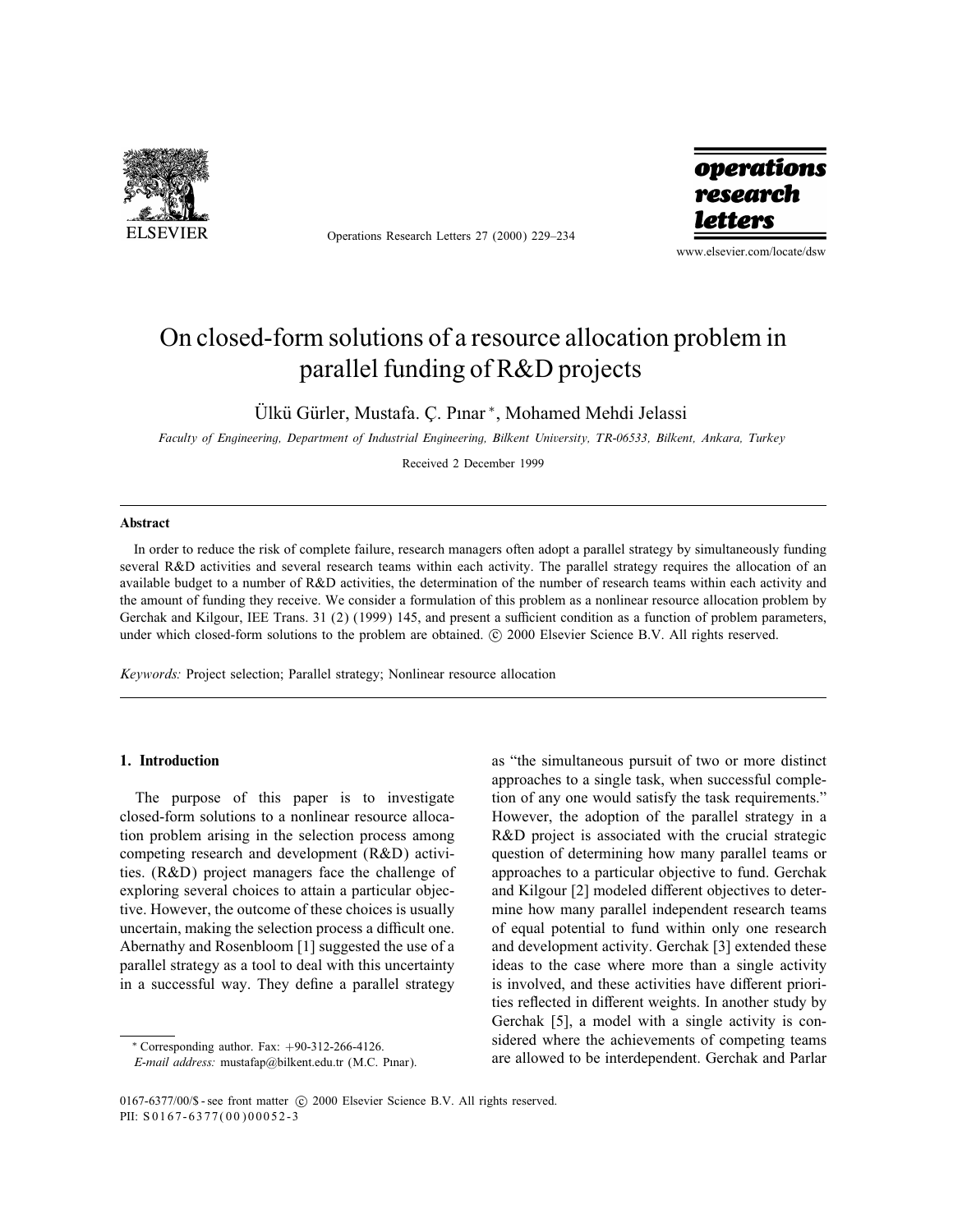[4] tackle a similar problem using game theoretic approaches. In the present paper, we identify conditions under which the nonlinear and nonconvex optimization problem introduced by Gerchak and Kilgour [2] admits closed-form solutions. For a general and detailed exposition of resource allocation problems the interested reader is directed to the book [6].

#### 2. The optimization problem and main results

Gerchak and Kilgour [2] modeled the resource allocation problem as follows. They assume that (1) the future achievement of a research team is a continuous nonnegative random variable, (2) the research teams are independent, (3) the achievements of the research teams have identical probability distributions, given that their funding is done on an equal basis, and (4) the achievements of the funded teams are exponentially distributed. Suppose that the total available budget is  $B$ , and there are  $M$  potential research activities. For  $j = 1, 2, \ldots, M$ , let  $B_j$  be the budget allocated to activity *j* and  $n_i$  be the number of parallel research teams to work on activity  $j$ , each of which receives equal funding which amounts to  $B_i/n_i$ . The achievement of each team within activity *j* has an identical distribution function given by  $F_i(x; B_i/n_i)$ , where  $B_i/n_i$  is related to the parameter of the distribution. The optimization problem consists in maximizing a weighted sum of the probabilities that the most successful team within each activity exceeds a specic threshold value. Since the probability that the best team in activity  $j$  exceeds the threshold  $T_j$  can be written as  $1 - [F_j(T_j; B_j/n_j)]^{n_j}$ , the optimization problem is formulated as follows (see [2]):

$$
\max_{B_1,\dots,B_M,n_1,\dots,n_M} \sum_{j=1}^M p_j \{1-[F_j(T_j;B_j/n_j)]^{n_j}\},
$$

subject to

$$
\sum_{j=1}^M B_j = B,
$$

where  $p_i$  denotes the positive weight attached to activity j.

Gerchak and Kilgour [2] set the parameter  $\lambda$  of the exponential distribution to  $\lambda = L(n/B)^{\alpha}$ , where  $\alpha \in$  $(0, 1]$  reflects the sensitivity of a research team to the

budget allocation, and L is an appropriate constant. The case  $\alpha = 1$  indicates a high sensitivity where larger budget allocations would induce higher achievements. With multiple activities this problem translates into

$$
\max_{B_1\ldots,B_M,n_1,\ldots,n_M}\sum_{j=1}^M p_j\{1-[1-e^{-L_j(n_j/B_j)^{x_j}T_j}]^{n_j}\},
$$

subject to

$$
\sum_{j=1}^M B_j = B.
$$

Since the threshold values  $T_i$ 's and the parameters  $L_i$ 's are fixed, we can absorb  $L_i$  into  $T_i$  in the analysis without loss of generality. Therefore, we assume  $L_i$ to be equal to one. We also suppose that the research teams' achievement is very sensitive to resource allocation. In other words, we set  $\alpha_j = 1, j = 1, 2, \ldots, M$ .

Therefore, the goal of maximizing the weighted sum of probabilities that the most successful team exceeds an activity-specific threshold value  $Tj$  translates into

$$
\min_{\bm{B},\bm{n}} f(\bm{B},\bm{n},\bm{p}) \equiv \sum_{j=1}^M p_j [1 - e^{-(n_j/B_j)T_j}]^{n_j},
$$

subject to

$$
\sum_{j=1}^M B_j = B,
$$

where  $\mathbf{B} = (B_1, \ldots, B_M)$ , **n** and **p** are defined similarly.

Before proceeding to the results, we present below an example with two activities. Let  $B=10$ ,  $T_1=T_2=8$ . We plot in Fig. 1 the objective function for several choices of  $(n_1, n_2)$  as a function of  $B_1$ , when  $L_1 =$  $L_2 = 1$ . We observe that the curve corresponding to  $n_1 = n_2 = 1$  lies below all the others. This observation is formally proved in Theorem 1. Furthermore, the function for  $n_1 = n_2 = 1$  is neither convex nor concave but has three local minima, two of which are both global minima, namely  $B_1 = 0$ , and  $B_1 = 10$ .

In the rest of the paper, we use 1 to indicate a vector with all elements equal to one. For ease of notation, we define  $r_i = T_i/B$  which can be interpreted as a scaled measure of the success threshold for activity  $j$  per unit budget. The higher this ratio gets, the smaller is the probability that an activity is considered successful. Hence, larger values of  $r_i$  indicate higher levels of ambition for that activity.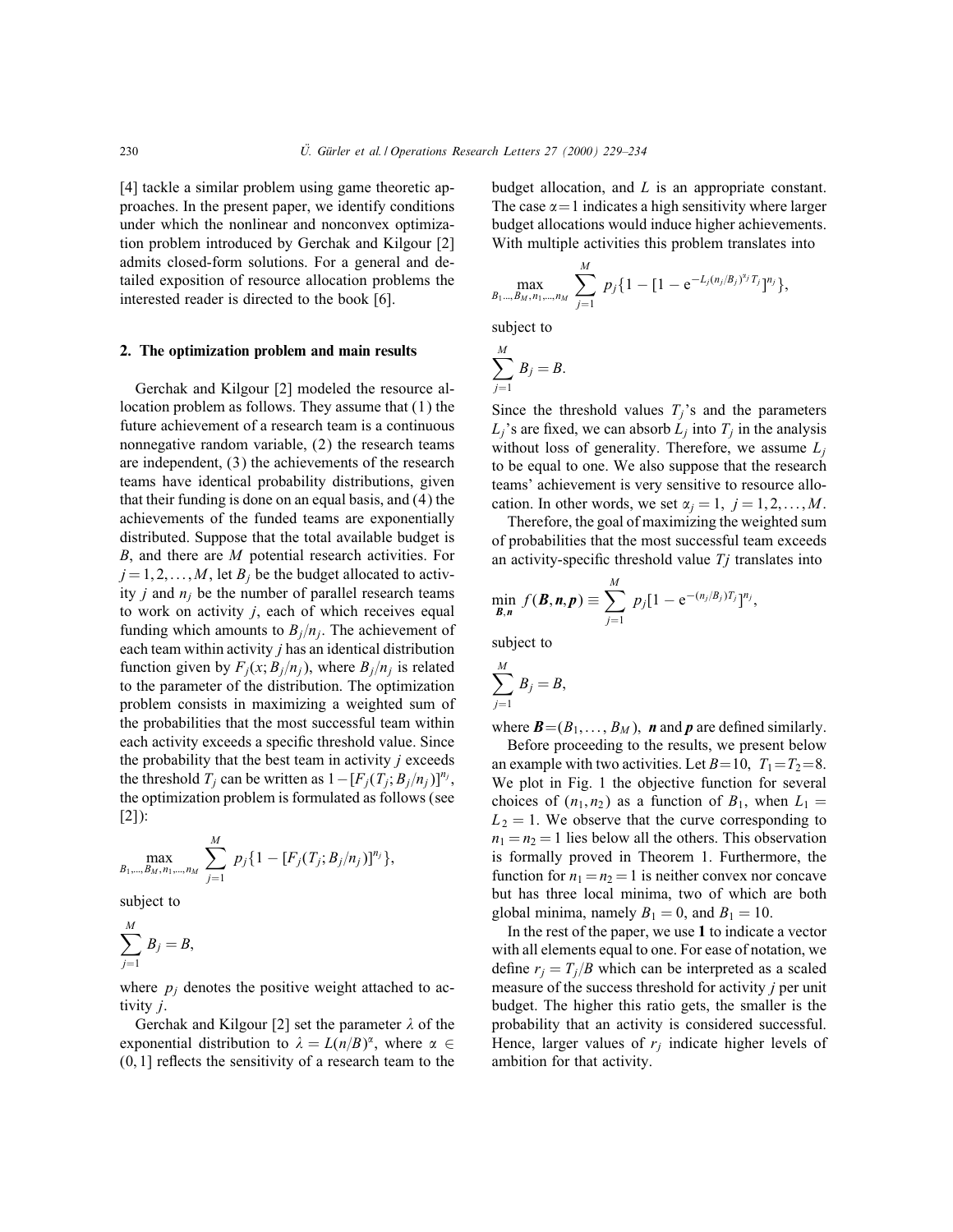

Fig. 1. The plot of the function f on a two activity problem for different values of  $n_1, n_2$ .

**Theorem 1.** If  $r_j \geqslant \ln 2$  for  $j = 1, ..., M, f(B, n, p)$  is minimized at  $n = 1$ , for all **B**.

**Proof.** We first show that when  $r_i \geqslant \ln 2$  for  $j = 1, 2, \ldots, M$ ,  $f(\mathbf{B}, 1, p)$  is smaller than or equal to  $f(\mathbf{B}, \mathbf{n}, \mathbf{p})$  for  $\mathbf{n} \geq 1$  (that is, each component is greater than or equal to one), for all values of  $\bm{B}$ . Since

$$
f(\mathbf{B}, \mathbf{1}, \mathbf{p}) = \sum_{i}^{M} p_i (1 - e^{-T_i/B_i}),
$$

then, for any  $n \ge 1$ , the difference  $f(B, n, p)$  –  $f(\mathbf{B}, \mathbf{1}, \mathbf{p})$  is given by

$$
\sum_{i=1}^M p_i [(1 - e^{-n_i T_i/B_i})^{n_i} - (1 - e^{-T_i/B_i})].
$$

Note that if  $n_i = 1$  for some *i*, the differences corresponding to those *i* values will be zero and they will not contribute to the above sum.

Letting

$$
\frac{T_i}{B_i} = x_i,
$$

and omitting  $p_i$  which is a positive multiplicative constant, the ith term in the previous expression is written as

$$
(1-e^{-n_i x_i})^{n_i}-(1-e^{-x_i}).
$$

This expression is zero when  $n<sub>i</sub> = 1$ , and otherwise its derivative with respect to  $n_i$  is

$$
(1-e^{-n_i x_i})^{n_i} \left\{ \frac{n_i x e^{-n_i x_i}}{1-e^{-n_i x_i}} + \ln(1-e^{-n_i x_i}) \right\}.
$$

This derivative vanishes when  $n_i x_i = \ln 2$ , it is negative if  $n_i x_i < \ln 2$ , and positive if  $n_i x_i > \ln 2$ . Then,

$$
(1-e^{-n_ix_i})^{n_i}-(1-e^{-x_i})
$$

is always nonnegative for all values of  $n_i \geq 1$  if  $x_i \geqslant \ln 2$ . Thus, for all **B**,  $f(\mathbf{B}, \mathbf{1}, \mathbf{p}) \leqslant f(\mathbf{B}, \mathbf{n}, \mathbf{p})$  for  $n \geq 1$  if

$$
\frac{T_i}{B_i} \geqslant \ln 2.
$$

Since  $0 < B_i < B$ , a sufficient condition is given as

$$
r_i\!\geqslant\! \ln 2.
$$

Now suppose for some  $i_1, i_2, \ldots, i_k, n_{i_j} = 0$  and the rest of the n<sub>j</sub>'s are 1. For simplicity, let  $i_1 = M - k +$ 1,  $i_2 = M - k + 2, \ldots, i_k = M$ , so that the first  $M - k$ elements of n are 1 and the rest are zero and denote the corresponding **n** vector by  $n_k$ . Then

$$
f(\mathbf{B}, \mathbf{n}_k, \mathbf{p}) - f(\mathbf{B}, \mathbf{1}, \mathbf{p})
$$
  
= 
$$
\sum_{i=1}^{M} p_i \left( (1 - e^{-n_i T_i/\beta_i})^{n_i} - (1 - e^{-T_i/\beta_i}) \right)
$$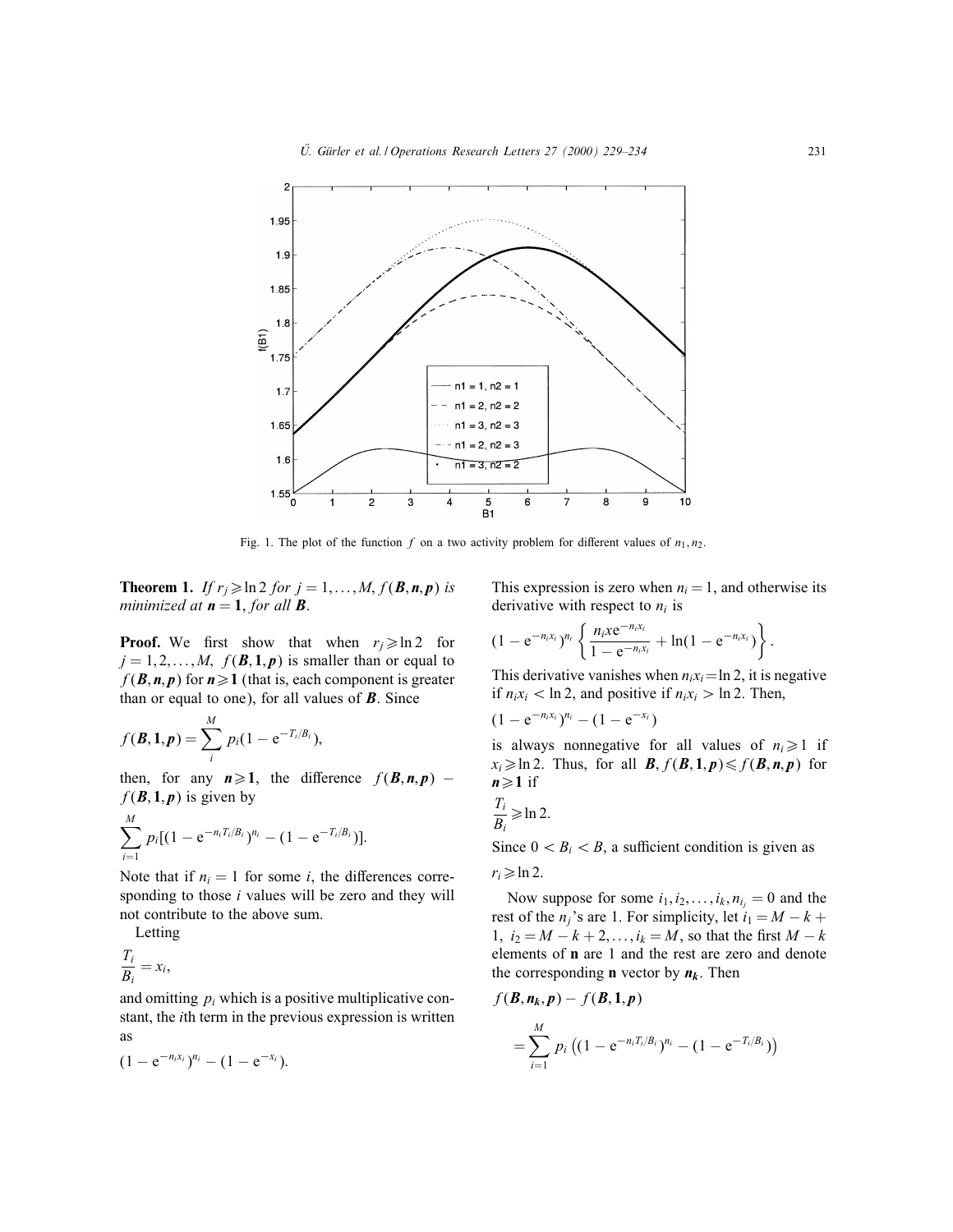$$
= \sum_{i=1}^{M-k} p_i (1 - e^{-T_i/B_i}) + \sum_{i=M-k+1}^{M} p_i - \sum_{i=1}^{M} p_i (1 - e^{-T_i/B_i})
$$
  
= 
$$
\sum_{i=M-k+1}^{M} p_i e^{-T_i/B_i} \ge 0.
$$

Hence, a sufficient condition for the theorem to hold is that

$$
r_j \geqslant \ln 2 \equiv \min_j r_j \geqslant \ln 2 \qquad \Box
$$

We conclude from the above theorem that when  $r_i \geqslant \ln 2$  for  $j = 1, \ldots, M$ , at most one research team in each activity can be funded. This result which may not seem intuitive at first sight can be attributed to the form of the objective function since the success of a team is measured by the tail probability of an exponential distribution. If the desired achievement rate per unit budget  $T_i/B$  is high the policy avoids parallel funding in order to maintain the success level expressed by this small probability. Hence, other objective functions can result in different policies which may encourage more parallel funding.

The following theorem complements the above result by providing the optimal budget allocation. De fine  $c_j = p_j/2^{a_j}$  for  $j = 1, \ldots, M$  where  $a_j = r_j/\ln 2$ .

**Theorem 2.** Let  $c^* = \max_i \{c_i\}$  and  $\mathcal{J} = \{j | 1 \leq j \leq M\}$ and  $c_i = c^*$ . Then for  $r_i \geq \ln 2$  for  $j = 1, ..., M$ , the following holds:

- 1. If  $\mathcal J$  is a singleton, then  $f(\mathcal B,1,p)$  is minimized at  $B_i = B$ , and  $B_i = 0$ , for all  $j \neq i$ , for which  $c_i = c^*$ .
- 2. If  $\mathcal{J}=\{i_1,i_2,\ldots,i_r\}$  and if  $p_{i1}=p_{i2}=\cdots=p_{i_r}\equiv p$ , then  $f(\mathbf{B}, \mathbf{1}, \mathbf{p})$  is minimized at  $B_{i_k} = B$ , and  $B_j = 0$ , for all  $j \neq i_k$ , for  $k = 1, 2, \ldots, r$ . Furthermore, if it also holds that  $c^*/p = (1/r)^{1/r-1}$ , then  $f(\mathbf{B}, 1, p)$ is also minimized at  $B_{i_k} = B/r$ , for  $k = 1, 2, \ldots, r$ and  $B_i = 0$ , for all  $j \neq i_k$ .

**Proof.** The original problem of minimizing  $f(\mathbf{B}, 1, p)$ can be transformed into

$$
\max_{B_1,\dots,B_M} \sum_{j=1}^M p_j e^{-T_j/B_j}
$$
 (1)

subject to

$$
\sum_{j=1}^M B_j = B.
$$

Since  $r_i \geq \ln 2$ , we can write  $r_i = a_i \ln 2$  for some  $a_i \geq 1$  which implies  $T_i = Ba_i \ln 2$  and (1) can be written as

$$
\max_{X} f(\boldsymbol{p}, X) \equiv \max_{X} \sum_{j=1}^{M} p_j \left(\frac{1}{2^{a_j}}\right)^{1/x_j}, \tag{2}
$$

where  $X=(x_1, x_2,...,x_M)$  and  $0 \le x_i \le 1$ . First, observe that

$$
\lim_{x_i \to 1} \lim_{x_j \to 0} \lim_{j \neq i} f(p, X) = \frac{p_i}{2^{a_i}} = c_i.
$$

 $\sim$ 

Then it is sufficient to show that the maximum in  $(2) \leq max_i \{c_i\} = c^*$ . To see this we write

$$
f(\mathbf{p}, X) = \sum_{j=1}^{M} p_j \left(\frac{1}{2^{a_j}}\right)^{1/x_j}
$$
  
= 
$$
\sum_{j=1}^{M} \frac{p_j}{2^{a_j}} \left(\frac{1}{2^{a_j}}\right)^{(1-x_j)/x_j}
$$
  

$$
\leq c^* \sum_{j=1}^{M} \left(\frac{1}{2^{a_j}}\right)^{(1-x_j)/x_j}
$$
(3)

$$
\leqslant c^* \sum_{j=1}^M \left(\frac{1}{2}\right)^{(1-x_j)/x_j}.\tag{4}
$$

Now using the method of Lagrange multipliers we can easily see that the RHS of (4) is maximized at  $x_j=1/M$  for  $j=1, 2, \ldots, M$  and at this point its value is  $c^*M(0.5)^{M-1}\leq c^*$  for all values of  $M\geq 1$ . This proves part 1.

For part 2, suppose  $c^* = c_{i_1} = c_{i_2} = \cdots = c_{i_r}$  and  $p_{i_1} = p_{i_2} = \cdots = p_{i_r} \equiv p$ . These imply also that  $a_{i_1} = a_{i_2} = \cdots = a_{i_r} \equiv a$ . For ease of notation let  $i_1 = 1, i_2 = 2,...,i_2 = r$ , for  $r \le M$ . It is sufficient to check whether  $f(p_1, X_1) = f(p_1, X_2)$ , with

$$
p_1 = (p, p, \dots, p, p_{r+1}, \dots, p_M),
$$
  
\n
$$
X_1 = (1/r, 1/r, \dots, 1/r, 0, \dots, 0),
$$
  
\n
$$
X_2 = (0, \dots, 1, \dots, 0, \dots, 0),
$$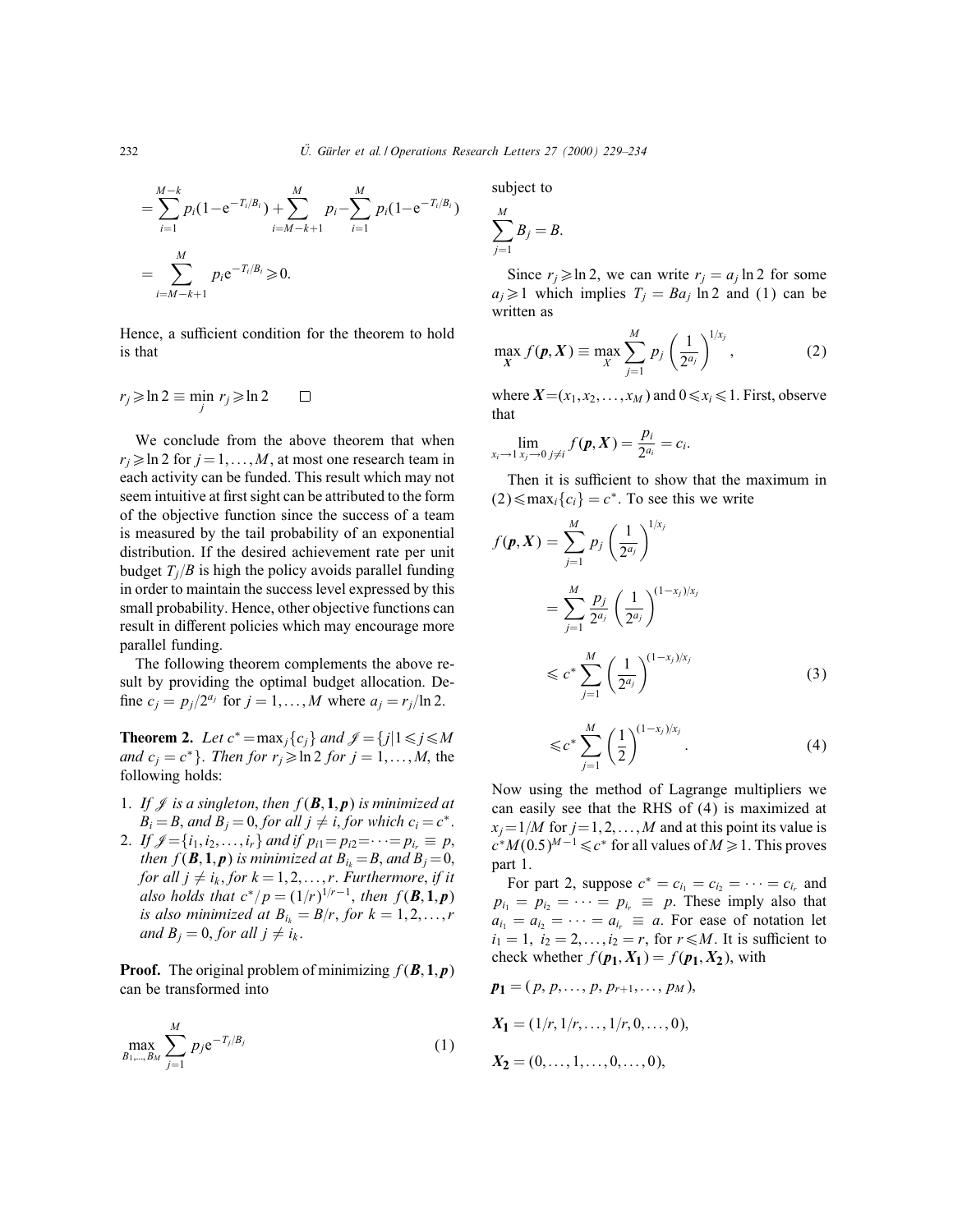where in  $X_2$ , the single entry 1 occurs anywhere in the first  $r$  entries. Then

$$
f(\mathbf{p_1}, \mathbf{X_1}) = \sum_{j=1}^{r} p\left(\frac{1}{2^{a_j}}\right)^r
$$

$$
= pr\left(\frac{1}{2^a}\right)^r,
$$
(5)

$$
f(\mathbf{p_1}, \mathbf{X_2}) = p\left(\frac{1}{2^a}\right). \tag{6}
$$

Then we see that (5) and (6) are equal if  $1/2^a=c^*/p=$  $(1/r)^{1/(r-1)}$ .  $\Box$ 

Having established in Theorem 1 that only a single team within each activity should be funded when  $T_i/B \geqslant \ln 2$ ,  $\forall j = 1,...,M$ , Theorem 2 states the following:

- 1. If there is a single activity that "dominates" in terms of its weight  $(c_i)$  then that activity receives all the available budget.
- 2. If several activities simultaneously "dominate" in terms of their weights, there are multiple optima where one of the dominating activities gets all the funding. Furthermore, if a certain condition on the maximum weight  $c^*$  holds, there is yet another optimum funding scheme where all activities equally share the available budget.

Note that part 2 of Theorem 2 always holds without the condition on  $c^*/p$  for  $M = 2$ . Also, it is enough to compute the  $c_i$  values and select the maximum to find the activity that receives all the funding. As a simple illustration of the above theorem, consider the example in Fig. 1. Here  $p_1 = p_2 = 1$ , and we compute  $c_1 = c_2 =$ 0:449329. Hence, clause 2 of the theorem applies and we have two global minima,  $(B_1 = 10, B_2 = 0)$  and  $(B_1 = 0, B_2 = 10).$ 

# 2.1. Maximizing the expected number of teams achieving a threshold

In the foregoing discussion, we considered the probability that the most successful team within each activity exceeds a threshold and a weighted sum of these probabilities is aimed to be maximized. As an alternative objective, Gerchak [3] considers the problem

of maximizing the expected number of teams attaining a pre-specied threshold (Problem 3 in the above reference). Since, it is assumed that the teams within each activity work independently with an identical achievement distribution, the number of teams achieving a certain threshold will have a binomial distribution with parameters  $n_i$  and  $p_i^* = [1 - F_j(T_j; B_j/n_j)],$ where  $F_i(\cdot)$  corresponds to the achievement distribution of a team in activity  $j, j = 1, \ldots, M$ . If activities have different priorities reflected by  $p_i$ 's as before, the objective function for  $M = 2$ ,  $\alpha_i = 1$ ,  $i = 1, 2$  becomes

$$
\max_{B_1,n_1,n_2} [pn_1 e^{-T_1(n_1/B_1)} + (1-p)n_2 e^{-T_2(n_2/(1-B_1))}]
$$
  
\n
$$
\equiv \max_{B_1,n_1,n_2} f(B_1,n_1,n_2),
$$

where  $B$  is taken is to be one without loss of generality.

We briefly indicate below that the results obtained above also extend to this problem. In particular, we observe that  $f(B_1, n_1, n_2) > f(B_1, n_1, 0)$  for all  $n_1 \geq 1$ and  $f(B_1, n_1, n_2) > f(B_1, 0, n_2)$  for all  $n_2 \ge 1$ . Further,

$$
f(B_1, 1, 1) - f(B_1, 1, n_2)
$$
  
=  $(1 - p)[e^{-T_2/(1 - B_1)} - n_2e^{-T_2n_2/(1 - B_1)}].$ 

For  $n_2 \geq 2$ , the above expression is always positive if  $\ln 2 \leq T_2$ , which follows from the arguments presented in the previous section. Similarly, we can show that  $f(B_1, 1, 1) - f(B_1, n_1, 1)$  is always nonnegative if ln  $2 \leq T_1$  holds. Therefore, the sufficient condition for  $(n_1, n_2) = (1, 1)$  to be the optimal number of teams turns out to be that  $\ln 2 \le T_i$ ,  $i = 1, 2$ , similar to the previous problem. The problem of finding the optimal value of  $B_1$  that maximizes  $f(B_1, 1, 1)$  also reduces to the previous problem since

$$
\max_{B_1} \{ p e^{-T_1/B_1} + (1 - p) e^{-T_1/(1 - B_1)} \}
$$
  
\n
$$
\equiv \min_{B_1} \{ p[1 - e^{-T_1(1/B_1)}]
$$
  
\n
$$
+ (1 - p)[1 - e^{-T_1(1/(1 - B_1))}] \}.
$$

This seemingly counterintuitive result can again be explained by the tail probability expression involved in the objective function. On the other hand, the sufficient conditions of the above results may be stronger than necessary. That is, if this condition is not satisfied the optimal policy may still advocate funding a single team as exemplified in [3, Table 8].